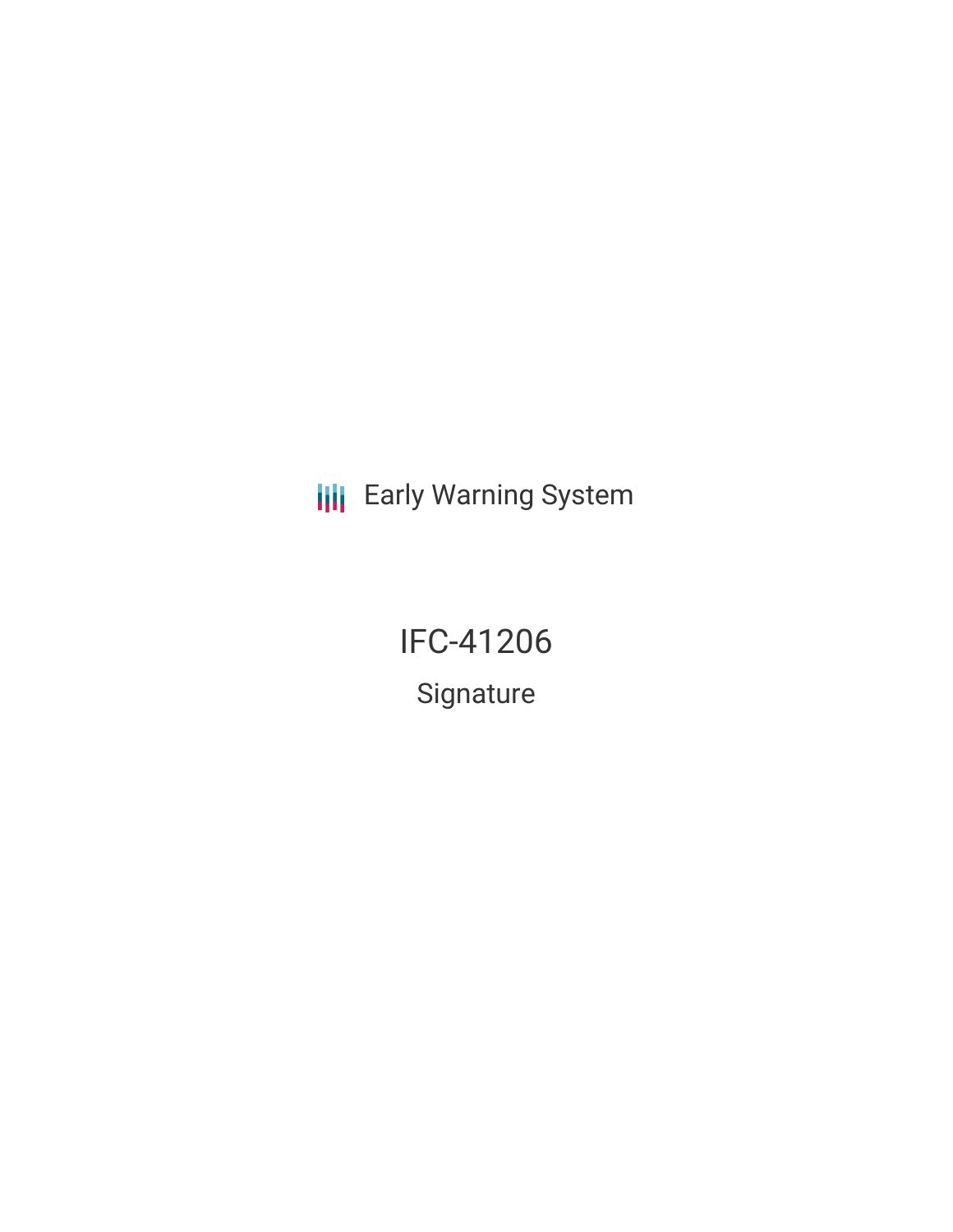### **Quick Facts**

₩

| <b>Countries</b>               | India                                   |
|--------------------------------|-----------------------------------------|
| <b>Specific Location</b>       | Gurgaon, Haryana                        |
| <b>Financial Institutions</b>  | International Finance Corporation (IFC) |
| <b>Status</b>                  | Proposed                                |
| <b>Bank Risk Rating</b>        | B                                       |
| <b>Borrower</b>                | SIGNATURE GLOBAL INDIA PRIVATE LIMITED  |
| <b>Sectors</b>                 | Construction                            |
| <b>Investment Type(s)</b>      | Equity                                  |
| <b>Investment Amount (USD)</b> | \$30.00 million                         |
| <b>Project Cost (USD)</b>      | \$100.00 million                        |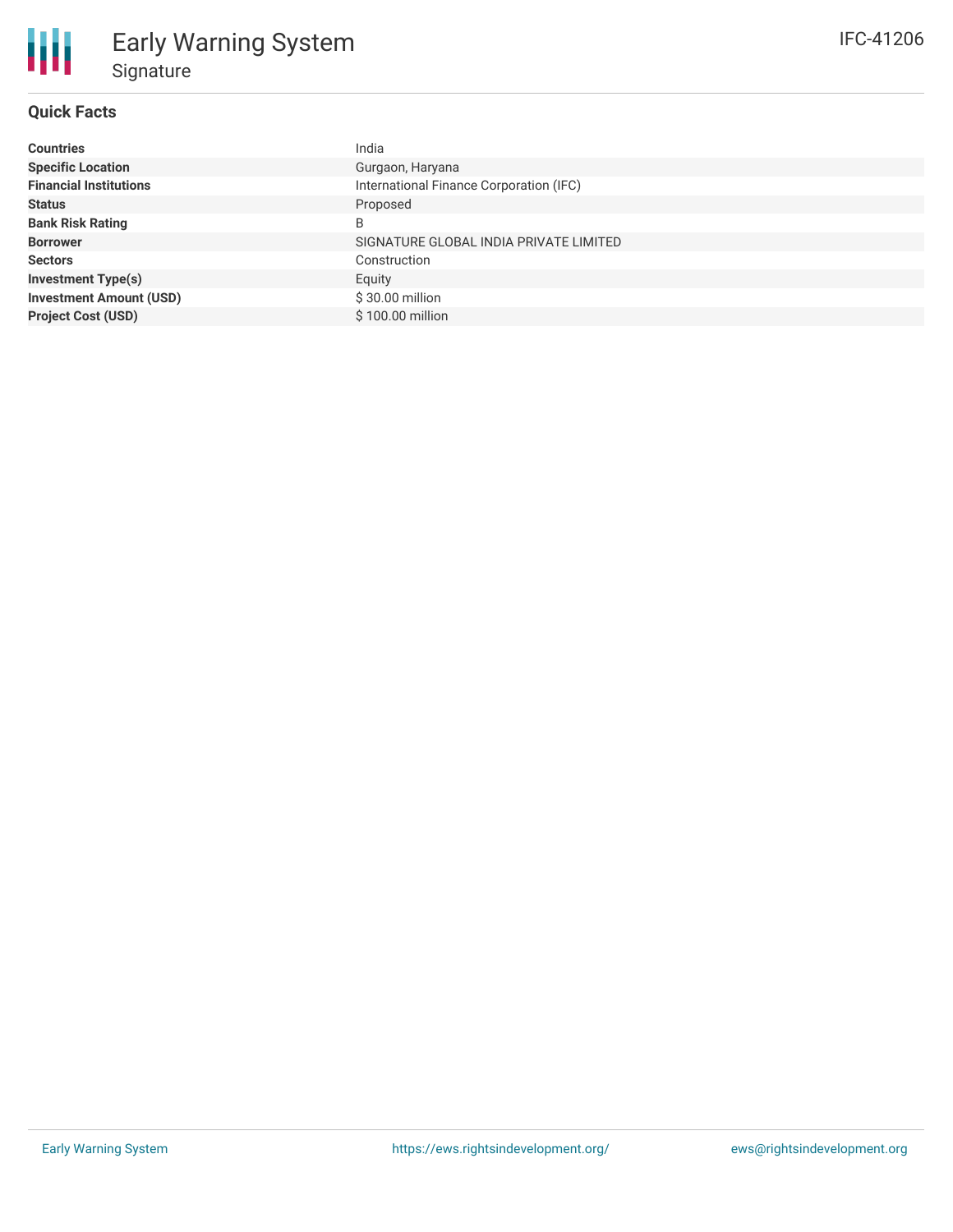

## **Project Description**

According to the bank, "the proposed project involves development of affordable housing projects primarily in Gurgaon in the state of Haryana by Signature Global India Private Limited ("Signature" or the "Company"; Website:

http://www.signatureglobal.in). The proposed Project is expected to deliver approximately 8,000 units in the next 4-5 years, with a total saleable area of approximately 5 million square feet and is mostly targeted at low to middle income population. Signature is a leading real estate company in India developing only affordable housing projects. It was founded in 2014 and till date has launched approximately 11,000 affordable housing units with a total saleable area of approximately 7.5 million square feet within a span of 5 years, a large chunk of which lies in the National Capital Region.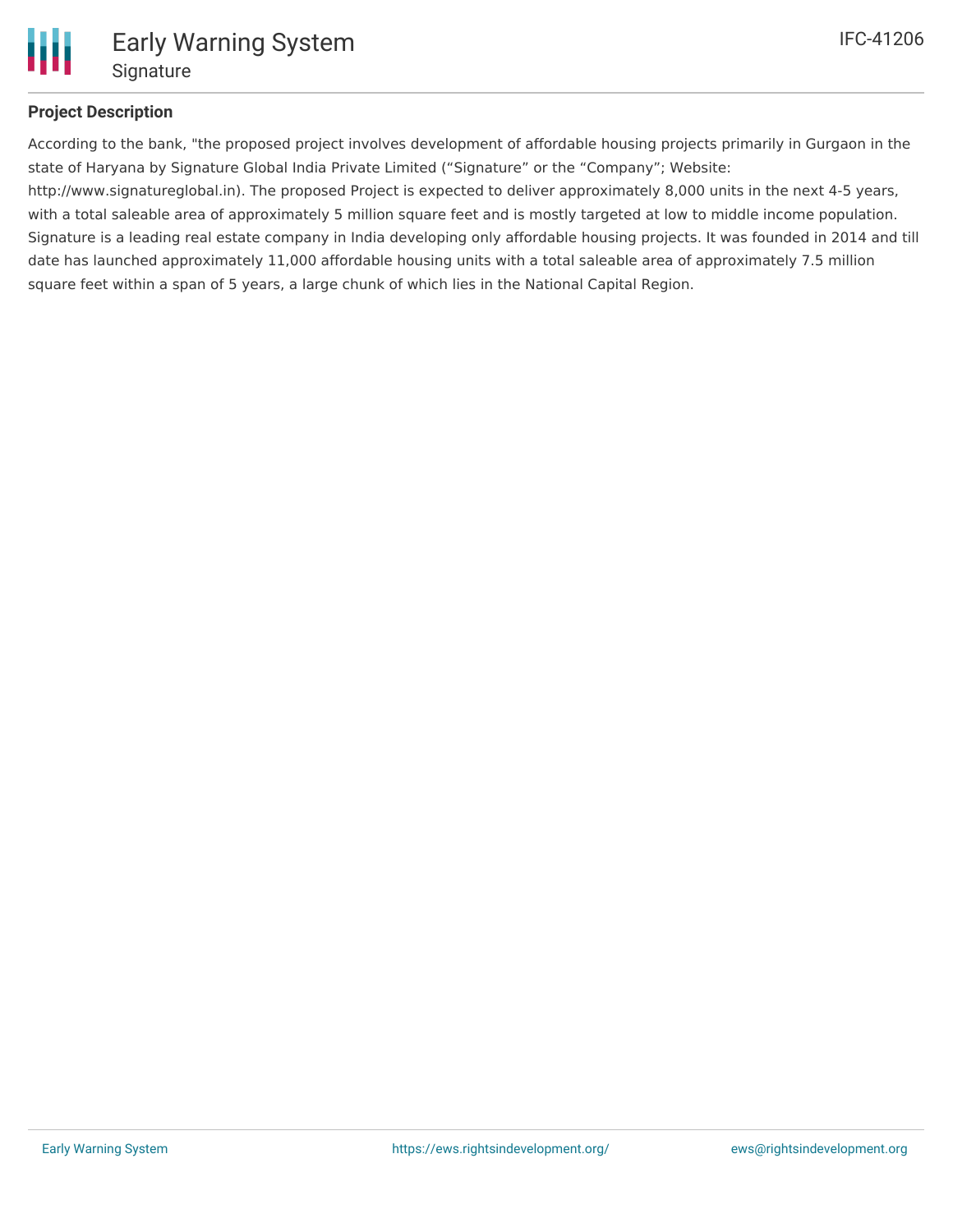### **Investment Description**

• International Finance Corporation (IFC)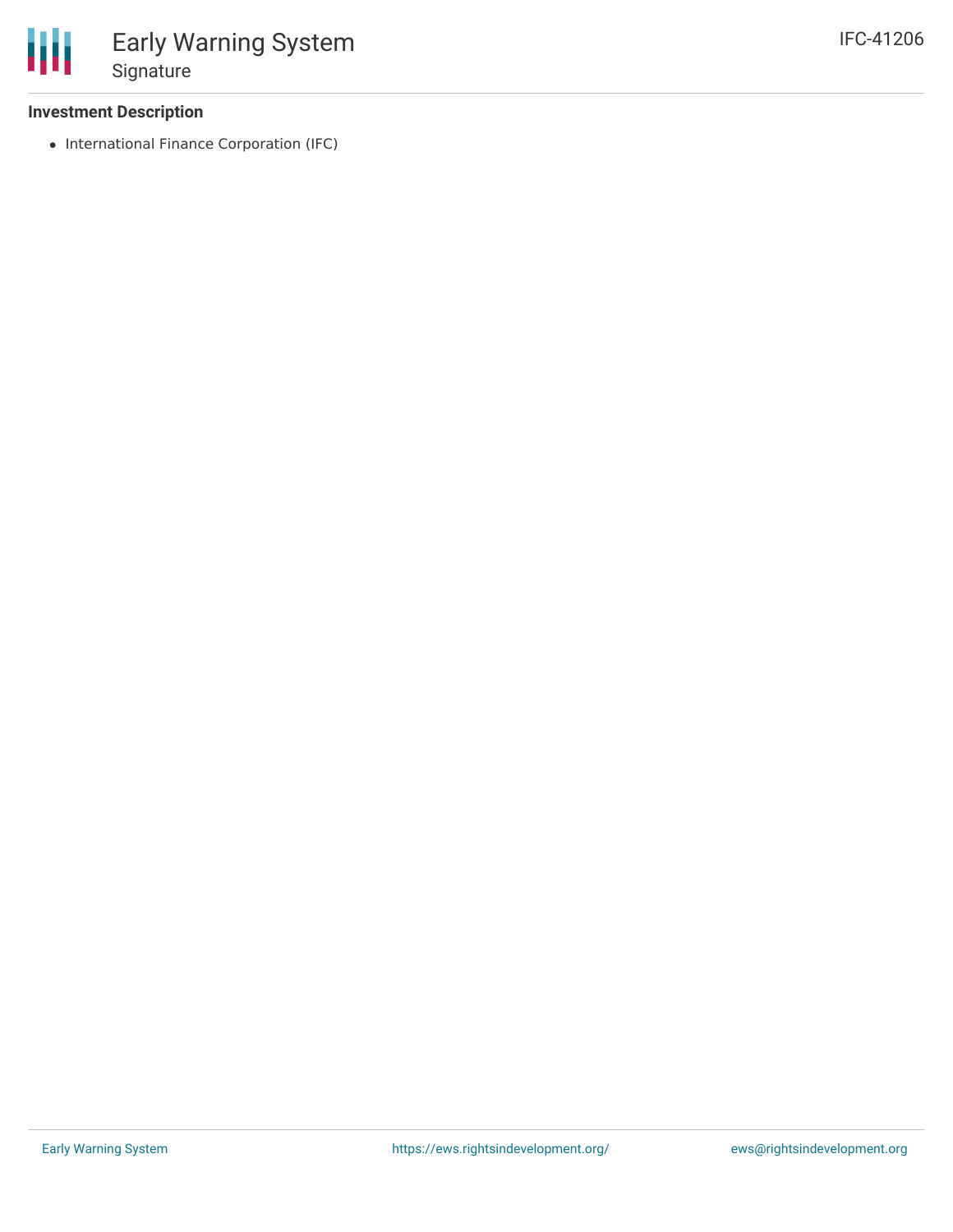

## **Private Actors Description**

According to IFC, 76 percent of the equity shares of the Company are currently held by Mr. Pradeep Aggarwal, Mr. Ravi Aggarwal, Mr. Lalit Aggarwal, Mr. Devender Aggarwal, related Hindu Undivided Family (HUF)) and their family members (collectively the sponsors ) while the balance 24 percent is held by other individual investors. The sponsors have demonstrated their ability to spot a business opportunity and build a focused business at scale in their previous stint at SMC Group, where they were occupying key managerial positions. SMC Group is a diversified financial services company engaged in broking, trading, investment banking, wealth management, research, distribution of financial products and depository and clearing services.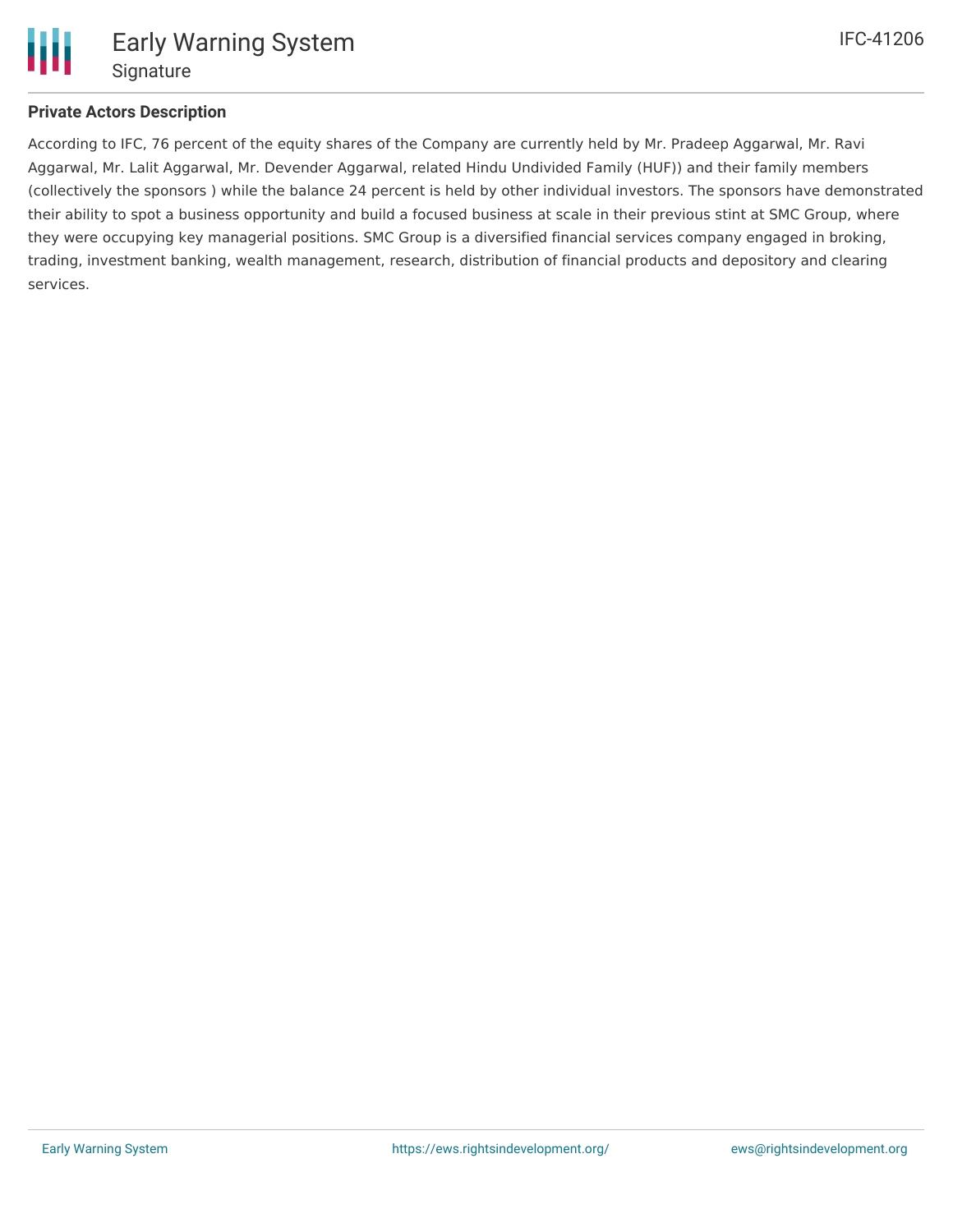

# Early Warning System Signature

| <b>IFC-41206</b> |  |
|------------------|--|
|                  |  |

| <b>Private Actor 1</b> | <b>Private Actor</b><br><sup>1</sup> Role | <b>Private Actor</b><br>Sector | <b>Relation</b> | <b>Private Actor 2</b>                   | <b>Private Actor</b><br>2 Role | <b>Private Actor</b><br>2 Sector |
|------------------------|-------------------------------------------|--------------------------------|-----------------|------------------------------------------|--------------------------------|----------------------------------|
|                        | $\sim$                                    |                                | $ -$            | Signature Global (India) Private Limited | Client                         |                                  |